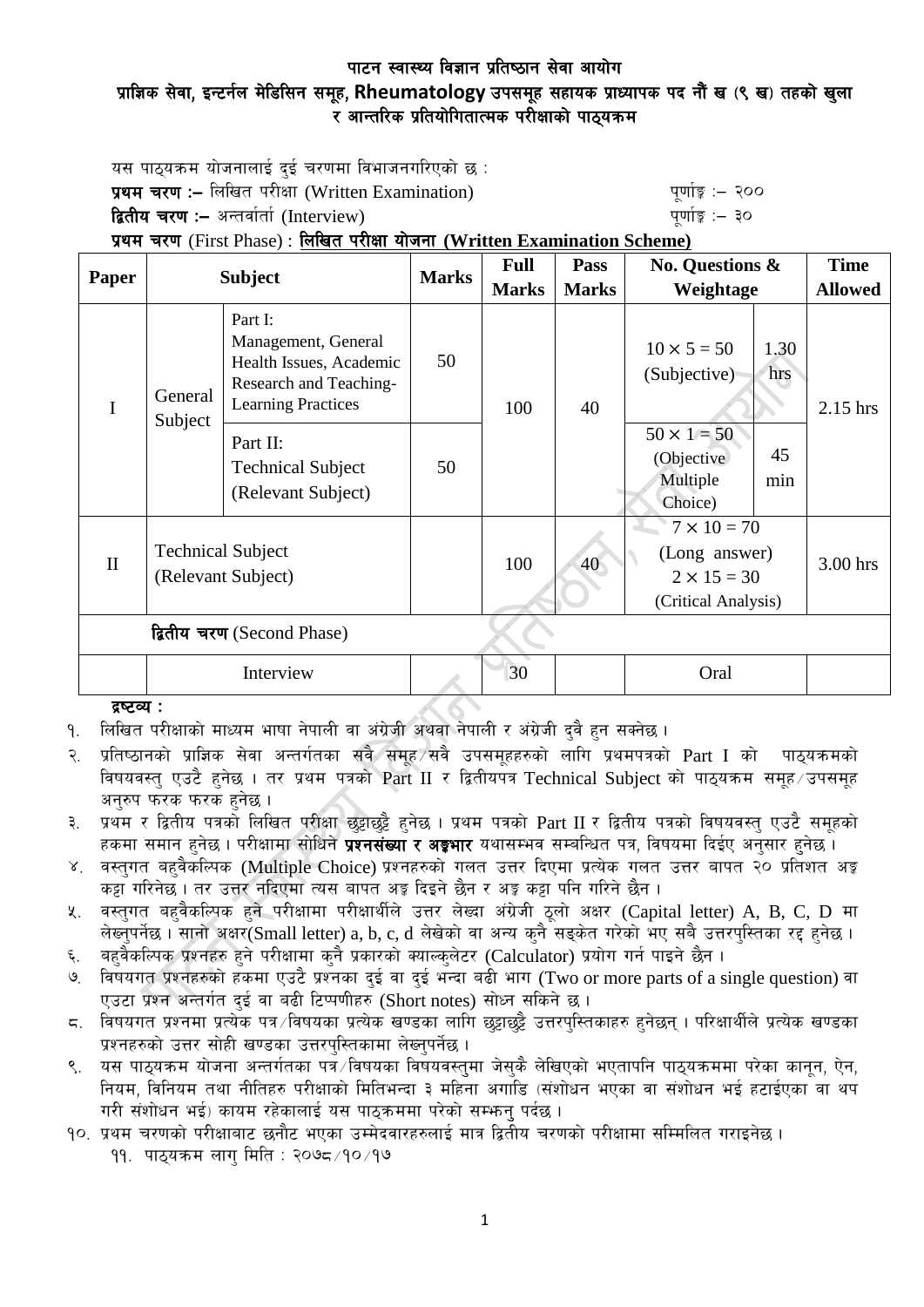# प्राज्ञिक सेवा, इन्टर्नल मेडिसिन समूह, Rheumatology उपसमूह सहायक प्राध्यापक पद नौं ख (९ ख) तहको खुला ्<br>र आन्तरिक प्रतियोगितात्मक परोक्षाको पाठयक्रम

#### **Paper I: General Subject Part I:**

### **(Management, General Health Issues, Academic Research and Teaching - Learning Practices) Section (A) - 25 Marks**

#### 1. **Management**

- 1.1. Health care management system in Nepal and other parts of the world
- 1.2. Fundamental principles of healthcare institution and hospital management.
- 1.3. Effective hospital management principles
- 1.4. Purpose of medical and non-medical data and records
- 1.5. Ethics and responsibility of management
- 1.6. Concept of management and its application in health care including hospital
	- 1.7.1 Management: Concept, principles, functions, scope and role, level and skills of manager
	- 1.7.2 Planning: Concept, principles, nature, types, instruments and steps
	- 1.7.3 Leadership: Concept, function, leadership styles, leadership and management
	- 1.7.4 Coordination: Concept, types, techniques of effective coordination
	- 1.7.5 Communication and counselling: Concept, communication processes and barrier to effective communication, techniques for improving communication
	- 1.7.6 Decision making: Importance, types, rational process of decision making, problem solving techniques, improving decision making
	- 1.7.7 Participative management: Concept, advantage and disadvantage, techniques of participation
	- 1.7.8 Time management: Concept, essential factors and strategies for effective time management
	- 1.7.9 Conflict management: Concept, approaches to conflict, levels of conflict, causes of conflict and strategies for conflict management
	- 1.7.10 Stress management: Concept, causes and sources of stress, techniques of stress management
	- 1.7.11 Change management: Concept, sources of organizational change, resistance to change, management of resistance to change
	- 1.7.12 Appreciative inquiry: Concept, basic principle and management
	- 1.7.13 Human resource management: Concept, functions and different aspects
	- 1.7.14 Health manpower recruitment and development
	- 1.7.15 Financial management: Concept, approaches, budget formulation and implementation, Auditing and topics related to fiscal administration

## 2. **General Health Issues**

- 2.1. Present constitution of federal republic of Nepal (including health and welfare issues)
- 2.2. Organizational structure of Ministry of Health at national/federal, regional/state, district (if applicable), municipal and village council level
- 2.3. Professional council and related regulations
- 2.4. National Health Policy
- 2.5. Health Service Act and Regulation
- 2.6. Second Long term health plan
- 2.7. Health Management Information System, forms, indicators, annual reports
- 2.8. Human Development Indices, Sustainable Development Goals
- 2.9. Health volunteers in the national health system, its rationale, use and effectiveness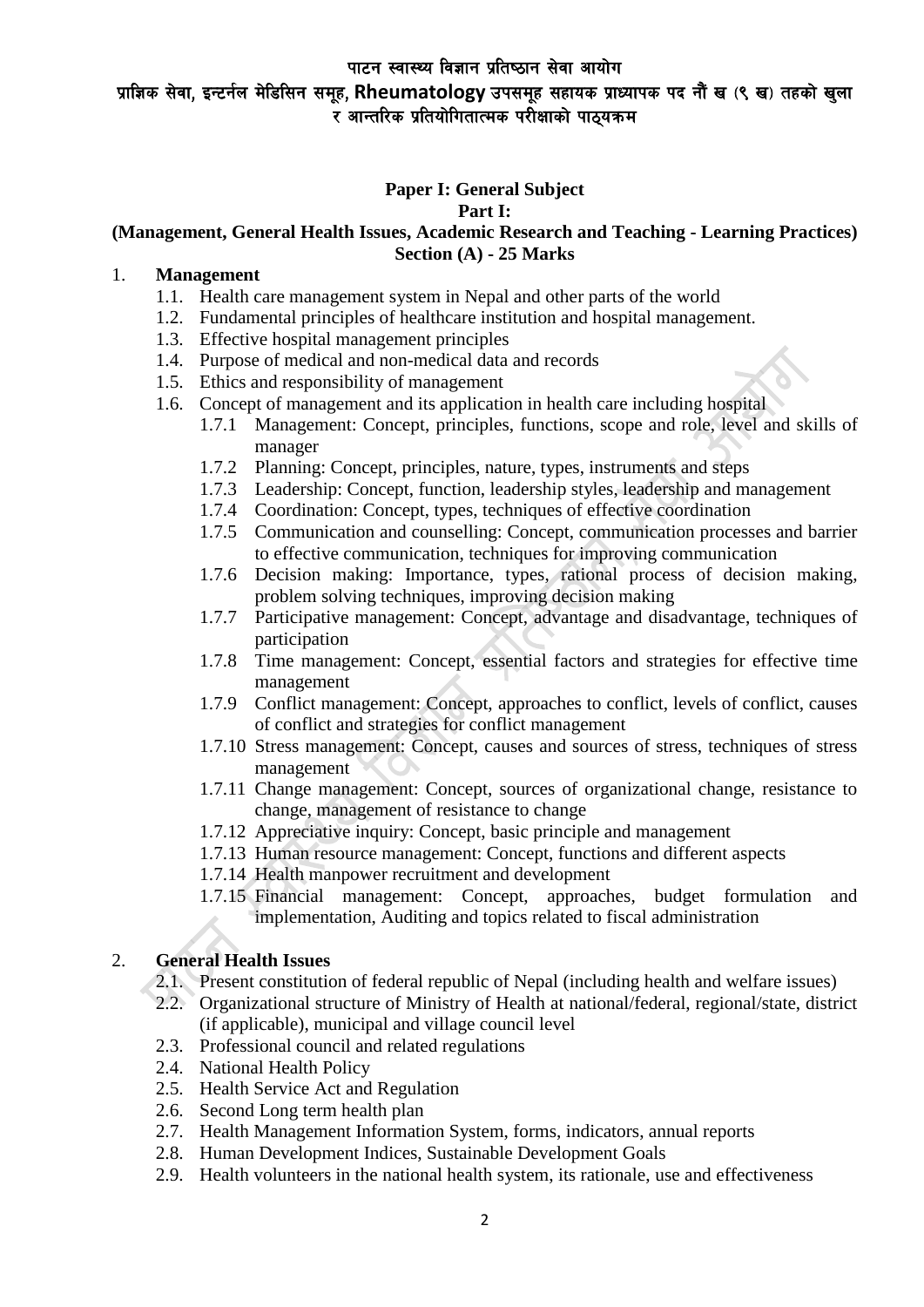# प्राज्ञिक सेवा, इन्टर्नल मेडिसिन समूह, Rheumatology उपसमूह सहायक प्राध्यापक पद नौं ख (९ ख) तहको खुला ्<br>र आन्तरिक प्रतियोगितात्मक परोक्षाको पाठयक्रम

- 2.10. Local governance and community participation in health service delivery
- 2.11. Health Insurance and financing in health care
- 2.12. Alternative health care system: Ayurveda, homeopathy, Unani, Chinese etc.
- 2.13. Indigenous and traditional faith health and health practices
- 2.14. International Health Agencies: Roles and responsibilities of WHO, UNICEF, UNFPA, Inter-agency relationships, Government-agency coordination: Joint Annual Review meeting
- 2.15. Supervision, types and its usage in health sector
- 2.16. Monitoring and evaluation system in health sector
- 2.17. National Health Training Centre
- 2.18. National and International Disaster Plan, Coordination
- 2.19. Patan Academy of Health Sciences Act, Mission, Goals, Organogram
- 2.20. Scope and function of Patan Academy of Health Sciences executive bodies (senate, executive committee, academic council, faculty board, hospital management committee, subject committee), various other committees

### **Section (B) - 25 Marks**

### 3. **Academic Research**

- 3.1 Ethics, Bio-ethics and Professionalism
- 3.2 Human dignity and Human Right
- 3.3 Benefit and Harm
- 3.4 Autonomy and Individual responsibility
- 3.5 Consent and capacity to consent
- 3.6 Privacy and confidentiality
- 3.7 Respect for humans and personal integrity
- 3.8 Non-discrimination and non-stigmatization
- 3.9 Respect for cultural diversity and pluralism
- 3.10 National Health Research Council (NHRC) and its guidelines
- 3.11 Research process: ethical research proposal development, research principles, methods and materials, conclusion/recommendation/lesson learnt, commonly used referencing styles
- 3.12 IRB/IRC forms, types, use, importance; getting IRB/IRC clearance
- 3.13 Ethics on research methodology: sample selection, sample size calculation, ensuring reliability and validity of the instruments as well as methods proposed for health research
- 3.14 Quantitative and Qualitative studies
- 3.15 Data analysis (data visualization, descriptive statistics, inferential statistics with statistical hypotheses and appropriate tools/methods for quantitative studies; theme and code generation, thematic analysis, content analysis, grounded theory for qualitative and triangulation for mixed method studies)
- 3.16 Research ethics on vulnerable and non-vulnerable population
- 3.17 Research proposal/protocol/publication:
- 3.18 Publication ethics, plagiarism including self-plagiarism

#### 4. **Teaching - Learning, Assessment and Evaluation**

- 4.1 Lancet Commission Report on Education of Health Professionals
- 4.2 Adult learning: Theories, principles, use, importance and outcomes, Adragogy vs. Pedagogy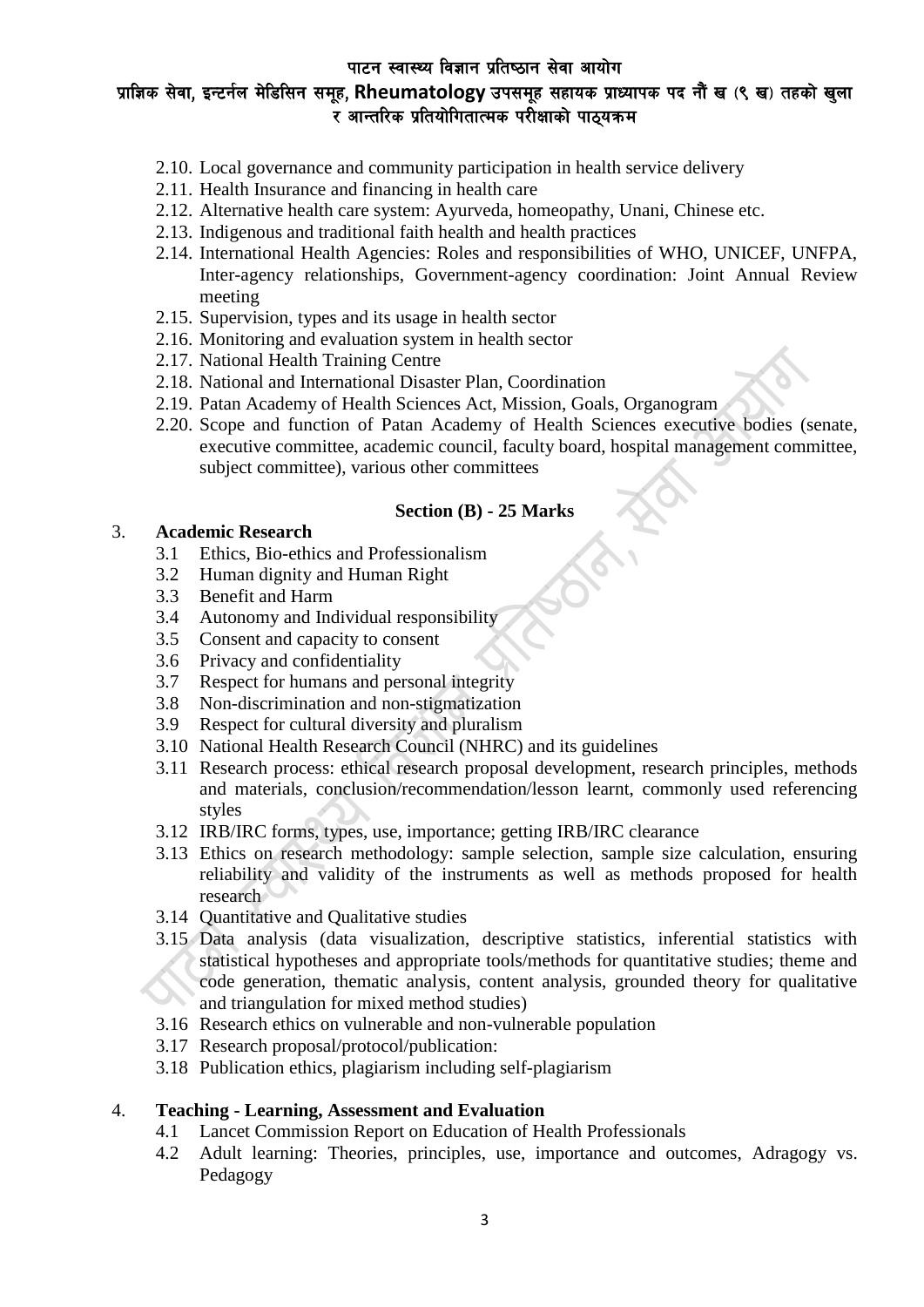# प्राज्ञिक सेवा, इन्टर्नल मेडिसिन समूह, Rheumatology उपसमूह सहायक प्राध्यापक पद नौं ख (९ ख) तहको खुला ्<br>र आन्तरिक प्रतियोगितात्मक परोक्षाको पाठयक्रम

- 4.3 Conventional teaching learning: Didactic lectures, Teacher centred approaches, use and importance
- 4.4 Surface learning, deep learning and metacognition
- 4.5 Integrated teaching: Genesis, use, importance and outcomes
- 4.6 Problem-based learning: Genesis, use, importance and outcomes
- 4.7 SPICES model its use, importance and outcomes
- 4.8 Socialization, self-directed learning, mentoring, role model
- 4.9 Community orientation/community posting, re-orientation of medical education camp, community based learning and community engaged teaching-learning methods/models, use, importance and outcomes
- 4.10 Outcome Based Education (Competency-based Medical/Health Professions Education): Genesis, use, importance and outcomes
- 4.11 Experiential learning, Reflective practice, Feedback and feed-forward, Situated learning, Co-operative learning, Communities of practice
- 4.12 Assessment of students
	- 4.12.1 Blueprinting (Table and specification) : use, importance and outcomes
	- 4.12.2 Bloom's taxonomy of cognitive, psychomotor and affective domains, use and importance
	- 4.12.3 Diagnostic, Formative, Summative and Professional exams
- 4.13 Assessment of knowledge: Selection methods like Multiple Choice Questions, Extended Matching Items and supply methods like Short Answer Question, Problem Based Question, Long Answer Question with or without model answers and marking schemes, unstructured, semi-structured and structured viva-voce examination, advantages and limitations, use and importance, outcomes and its use in quality control
- 4.14 Assessment of performance (in-vitro): Direct observation of skills in the simulated setting, lab, ward etc. with or without checklist, Objective Structured Practical Examination, Objective Structured Clinical Examination, Standardized patients, use and importance, analysis, quality assurance, outcomes and its use in quality control
- 4.15 Assessment of performance (in-vivo): Mini-Clinical Evaluation Exercise (Mini-CEX), Direct Observation of Procedural Skills (DOPS), Case-Based Discussion (CbD), OSATS/ PBA, Multi-Source feedback (360 degree evaluation) use and importance for competency based health professions education, analysis, quality assurance, outcomes and its use in quality control
- 4.16 Assessment of observable behaviours in small groups e.g. Problem Based Learning sessions, Community Based Learning and Education sessions, Clinical clerkship rotations
- 4.17 Evaluation: Difference between assessment and evaluation, theory of change and its use in health professions education, process and outcome evaluation, qualitative, quantitative and mixed methods used in evaluation of health professions education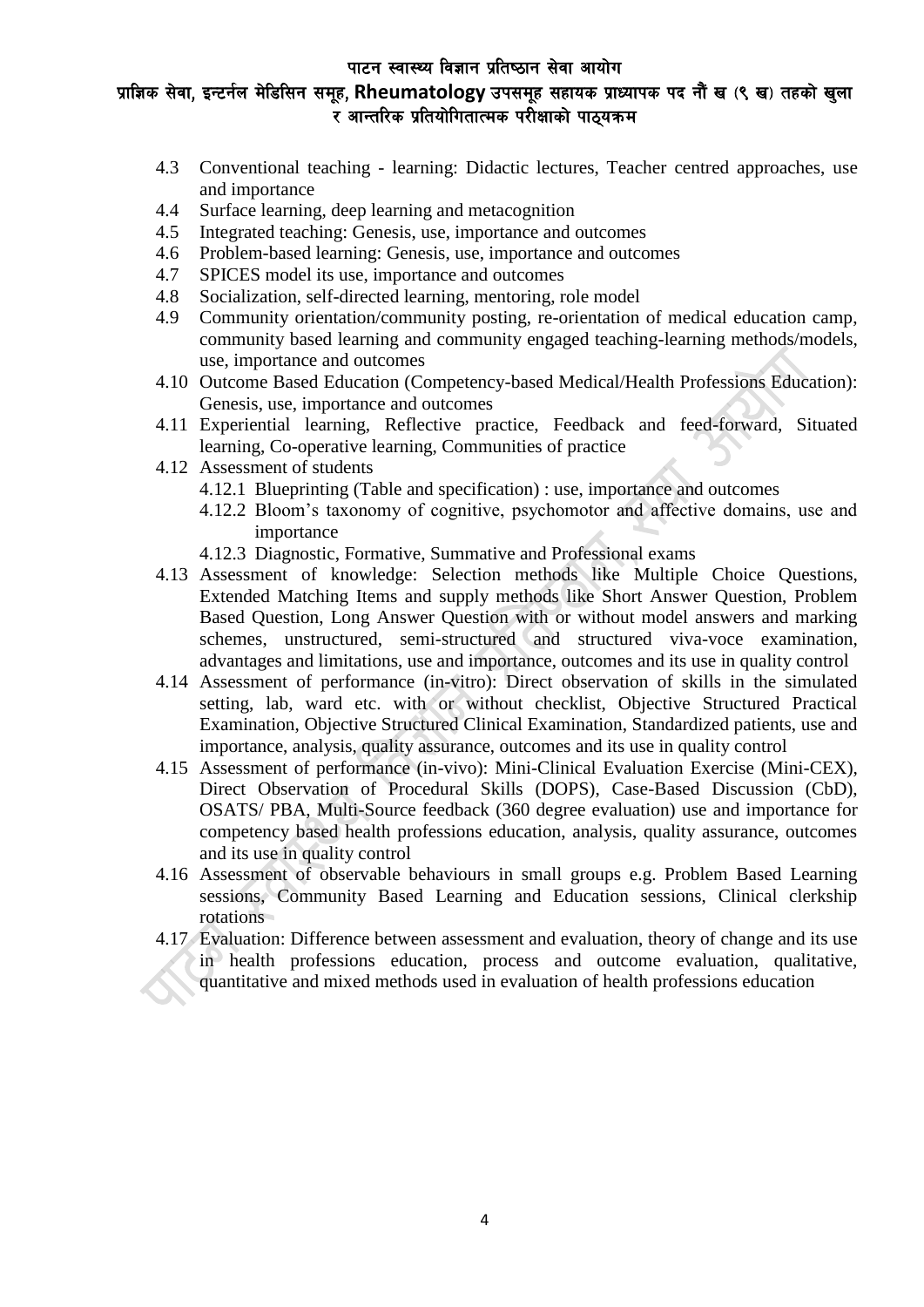# प्राज्ञिक सेवा, इन्टर्नल मेडिसिन समूह, Rheumatology उपसमूह सहायक प्राध्यापक पद नौं ख (९ ख) तहको खुला ्<br>र आन्तरिक प्रतियोगितात्मक परोक्षाको पाठयक्रम

#### **Paper I Part II: Technical Subject**

## **Section (C) - 25 Marks**

#### 1. **Basic sciences relevant to Rheumatology:**

- 1.1 Anatomy & surface anatomy of the musculoskeletal system including joints, bones, muscles & soft tissues in health & disease
- 1.2 Physiology and biochemistry of the musculoskeletal system including joints, bones, muscles and soft tissues
- 1.3 Innate and adaptive immune systems, including cellular and humoral immunity
- 1.4 Concept of autoimmune diseases in the light of the normal functions of the immune system
- 1.5 Pharmacology of drugs used in rheumatologic practice, including analgesics, nonsteroidal anti-inflammatory drugs, disease modifying anti-rheumatic drugs, immunosuppressive agents, biologic agents, drugs used in treating patients with metabolic bone diseases, non-analgesic drugs used in the management of patients with chronic pain, drugs used in the management of gout, corticosteroids etc.
- 2. **Musculoskeletal pain problems and soft tissue rheumatisms:** Epidemiology, causes, pathogenesis, pathology, clinical features, natural history, investigations and management of:
	- 2.1 Neck pain
	- 2.2 Spinal pain
	- 2.3 Intervertebral disc disorders
	- 2.4 Spinal canal or foraminal stenosis & related syndromes
	- 2.5 Limb pain syndromes: Rotator cuff disease, Enthesopathies including epicondylitis, plantar fasciitis, Non-specific limb pain, etc
- 3. **Osteoarthritis and related conditions:** Epidemiology, causes, pathogenesis, pathology, clinical features, natural history, investigations and management of:
	- 3.1 Osteoarthritis of large joints
	- 3.2 Generalized Nodal osteoarthritis
	- 3.3 Diffuse idiopathic skeletal hyperostosis
	- 3.4 Neuropathic arthritis
- 4. **Crystal associated arthropathies:** Epidemiology, causes, pathogenesis, pathology, clinical features, natural history, investigations and management of:
	- 4.1 Gout
	- 4.2 Pseudogout
	- 4.3 Apatite deposition disease
	- 4.4 Oxalate metabolism disorders
- 5. **Rheumatoid arthritis:** Epidemiology, causes, pathogenesis, pathology, clinical features, natural history, investigations and management
- 6. **Spondyloarthritides:** Epidemiology, causes, pathogenesis, pathology, clinical features, natural history, investigations and management of:
	- 6.1 Ankylosing spondylitis
	- 6.2 Psoriatic arthritis
	- 6.3 Enteropathic arthropathies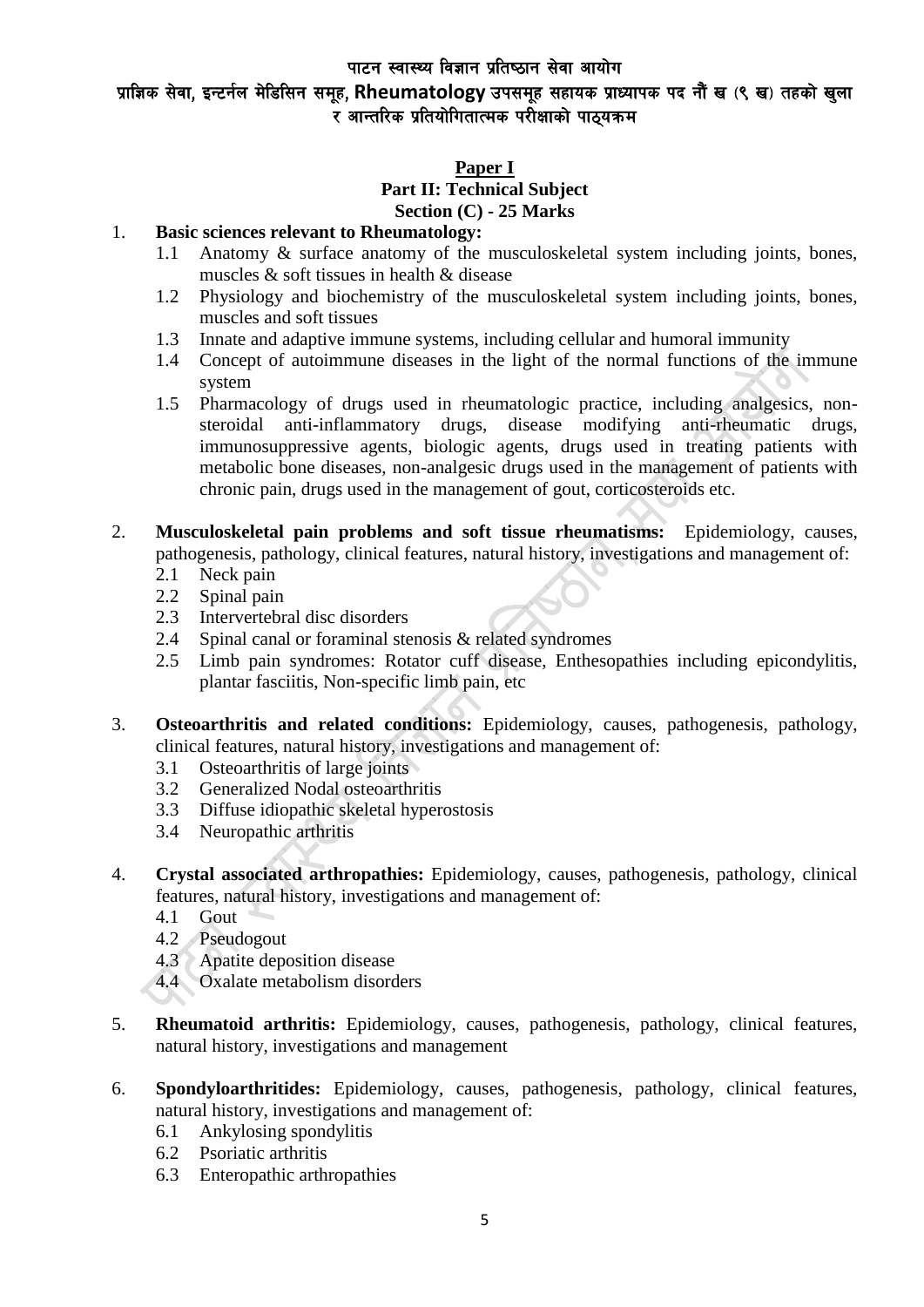# प्राज्ञिक सेवा, इन्टर्नल मेडिसिन समूह, Rheumatology उपसमूह सहायक प्राध्यापक पद नौं ख (९ ख) तहको खुला ्<br>र आन्तरिक प्रतियोगितात्मक परोक्षाको पाठयक्रम

- 6.4 Reactive arthritis
- 6.5 Whipple's disease
- 7. **Autoimmune connective tissue diseases:** Epidemiology, causes, pathogenesis, pathology, clinical features, natural history, investigations and management of:
	- 7.1 Systemic lupus erythematosus
	- 7.2 UCTD, MCTD
	- 7.3 Antiphospholipid syndrome
	- 7.4 Systemic sclerosis
	- 7.5 Sjogren's syndrome
	- 7.6 Inflammatory muscle disease
	- 7.7 Overlap syndromes
	- 7.8 Relapsing polychondritis
- 8. **Vasculitides:** Epidemiology, causes, pathogenesis, pathology, clinical features, natural history, investigations and management of:
	- 8.1 Giant cell arteritis (and polymyalgia rheumatica)
	- 8.2 Granulomatosis with polyangiitis (Wegener's granulomatosis)
	- 8.3 Polyarteritis nodosa and Microscopic polyangiitis
	- 8.4 Eosinophilic Granulomatosis with Polyangiitis (Churg Strauss syndrome)
	- 8.5 Behcet's disease
	- 8.6 Takayasu's arteritis
	- 8.7 Cutaneous vasculitis
	- 8.8 Panniculitis
	- 8.9 IgA vasculitis (Henoch Schonlein purpura)
	- 8.10 Cryoglobulinaemia

## **Section (D) - 25 Marks**

- 9. **Rheumatic fever:** Epidemiology, causes, pathogenesis, pathology, clinical features, natural history, investigations and management
- 10. **Juvenile Idiopathic Arthritis:** Epidemiology, causes, pathogenesis, pathology, clinical features, natural history, investigations and management of various forms of juvenile arthritis
- 11. **Bone disorders:** Epidemiology, causes, pathogenesis, pathology, clinical features, natural history, investigations and management of:
	- 11.1 Osteoporosis
	- 11.2 Rickets and osteomalacia
	- 11.3 Bone & joint dysplasias
	- 11.4 Renal bone disease
	- 11.5 Regional disorders
- 12. **Metabolic, endocrine and other disorders:** Epidemiology, causes, pathogenesis, pathology, clinical features, natural history, investigations and management of:
	- 12.1 Endocrine disorders affecting bone, joint or muscle (e.g., thyroid, pituitary, parathyroid disorders)
	- 12.2 Metabolic disorders affecting joints (e.g., alkaptonuria, haemochromatosis)
	- 12.3 Heritable collagen disorders